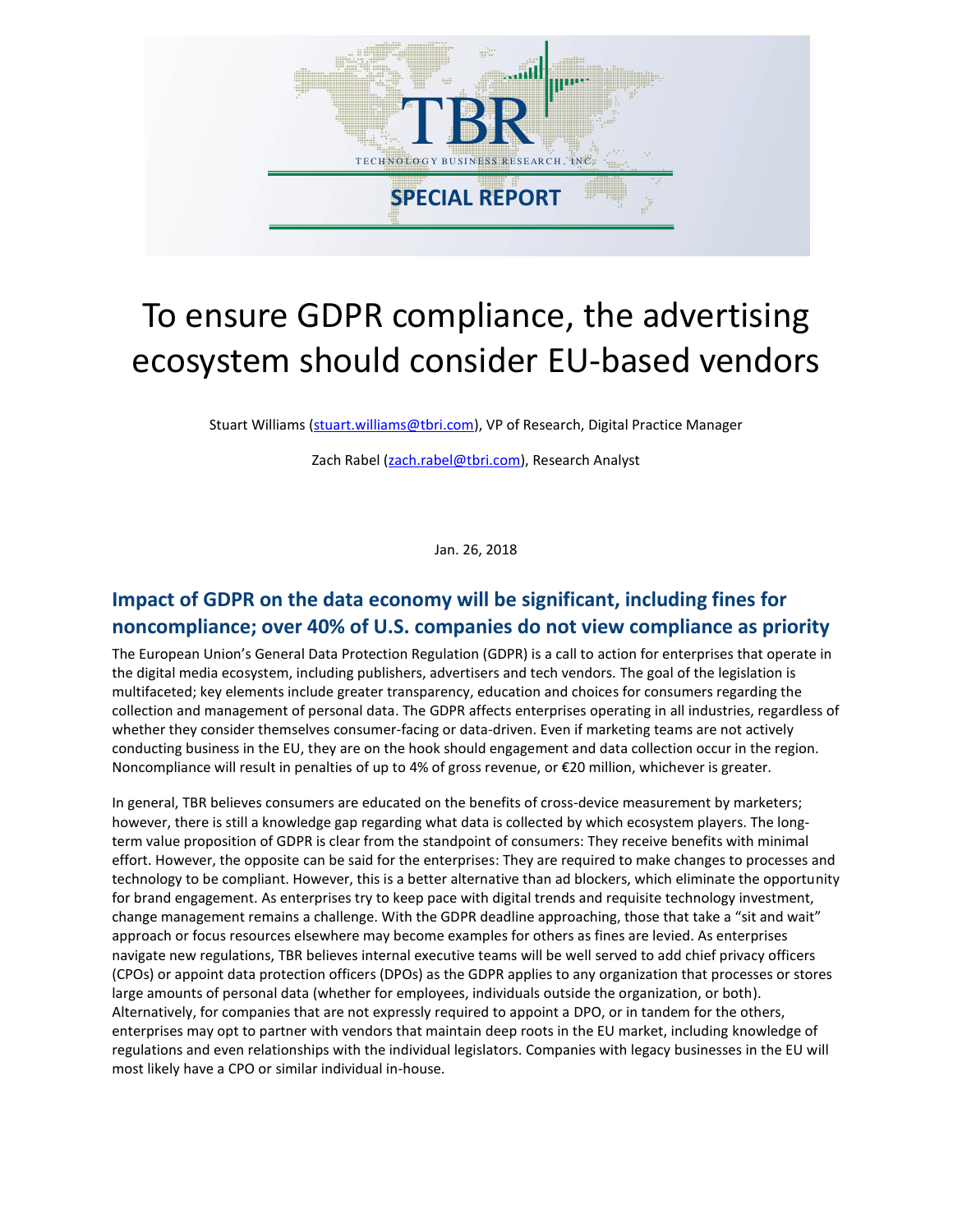

The GDPR will have a significant impact on enterprises that have a stake (actively or passively) in the data ecosystem. While data security and privacy compliance are separate elements of data management, both are integral to GDPR compliance. Some organizations are taking the changes more seriously than others. Based on TBR's *1Q18 Digital Marketing Services & Technology Customer Research Topical Report,* 23% of enterprises in North America view GDPR compliance as "not very important," while 17% are "not sure" about compliance. This compares to only 7% and 6%, respectively, among European peers. These findings indicate North American enterprises (incorrectly) consider themselves shielded by the fact that they do not deal directly with EU citizens.



The updated data privacy law changes how information on consumers can be used by marketers, publishers and technology vendors. If these entities collect or store consumer data in the EU, they may be deemed as *controllers* or *processors* of data, meaning they must comply with the GDPR. Even if their consumers are only in the EU, European and non-European enterprises alike must obtain consent or risk fines if they target the EU market during their regular activities. Additionally, while it may already be the case in most EU member states, the GDPR clarifies that effective May 25, cookie and device IDs will be considered personal data across the entire EU and that consumers must be informed data collection is occurring and be given the opportunity to make choices about data collection, use and retention. These evolutions are significant, given the wide range of ways engagement can occur between brands and consumers, including through owned media and paid media, multiple digital devices, and websites, mobile sites and mobile apps.

## **Security and privacy underpin the GDPR; EU-centric ad tech vendors can take advisory roles to ensure compliance while expediting the process**

As more consumer data flows through digital platforms, the GDPR covers both the security and privacy aspects of that data. Given the potential impact, ensuring compliance may stretch IT resources thin and move beyond the knowledge base of line-of-business managers. With this in mind, it may be advantageous to partner with a vendor

[www.tbri.com](http://www.tbri.com/) pg. 2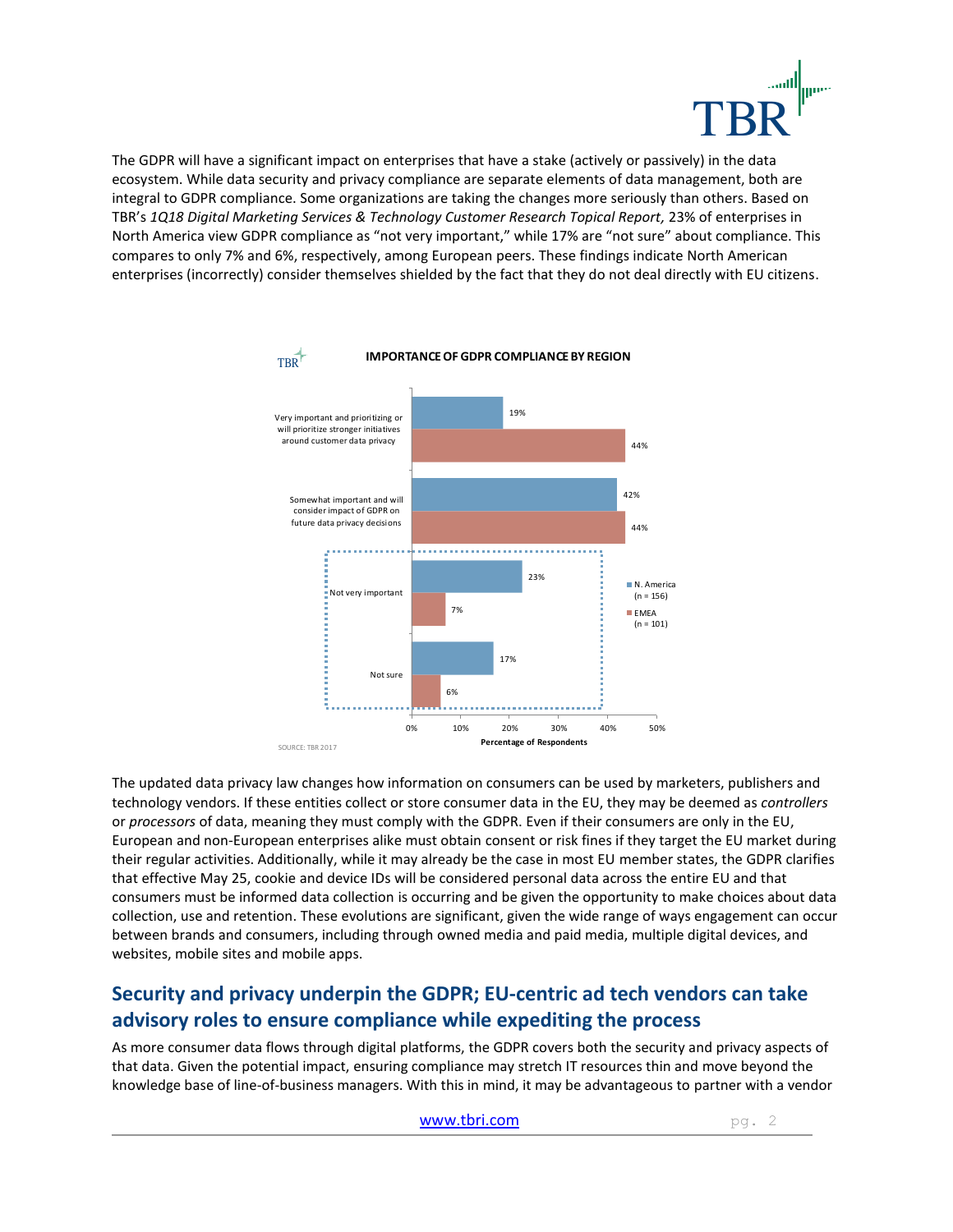

or solutions provider that understands regional nuances and can demonstrate the capability to address regulatory concerns, such as the EU's GDPR. Per TBR's *1Q18 Digital Marketing Services & Technology Customer Research Topical Report,* 44% of enterprises are requiring partners to demonstrate GDPR compliance and are willing to switch providers if current vendors are unable to address new regulations.



#### **ADAPTING TO THE GDPR AND ORGANIZATIONAL CHANGES IN CUSTOMER DATA SECURITY** TBR<sup></sup>

As enterprises ramp investment in digital domains and data-driven marketing, they must now adjust for the GDPR in 2Q18. Given the complexities of the digital media ecosystem, particularly within digital advertising, it is not surprising that such a large percentage of enterprises are looking to third parties for services or solutions that provide GDPR compliance. TBR believes data-centric companies that maintain a global presence are positioned to be GDPR shepherds, particularly those with strong pan-European footprints. While TBR believes multiline vendors Facebook (Nasdaq: FB), Amazon (Nasdaq: AMZN) and Google (Nasdaq: GOOGL) are taking GDPR compliance seriously, they are also too dominant in the eyes of many. Further, some enterprises may view these firms as competitors given the large media businesses they each run. As such, enterprises may opt for independent or media-agnostic partners with robust EU businesses. One such company is Criteo, which has flourished in the EU by understanding regional nuances, languages and data privacy regulations. In addition to understanding the GDPR, firms such as Criteo maintain long-standing relationships with the creators and enforcers of the regulation, a valuable perspective for companies that are seeking guidance and want to mitigate the risk of noncompliance, as well as any slowdown in operations.

### **Overview of GDPR**

On May 25, 2018, the EU's GDPR will take effect. It will update the previous consumer data privacy and protection directive that was created 20 years ago. The move comes at a time when enterprises are data-hungry, seeking to capitalize on digital touchpoints with consumers as they engage with brands across multiple digital devices.